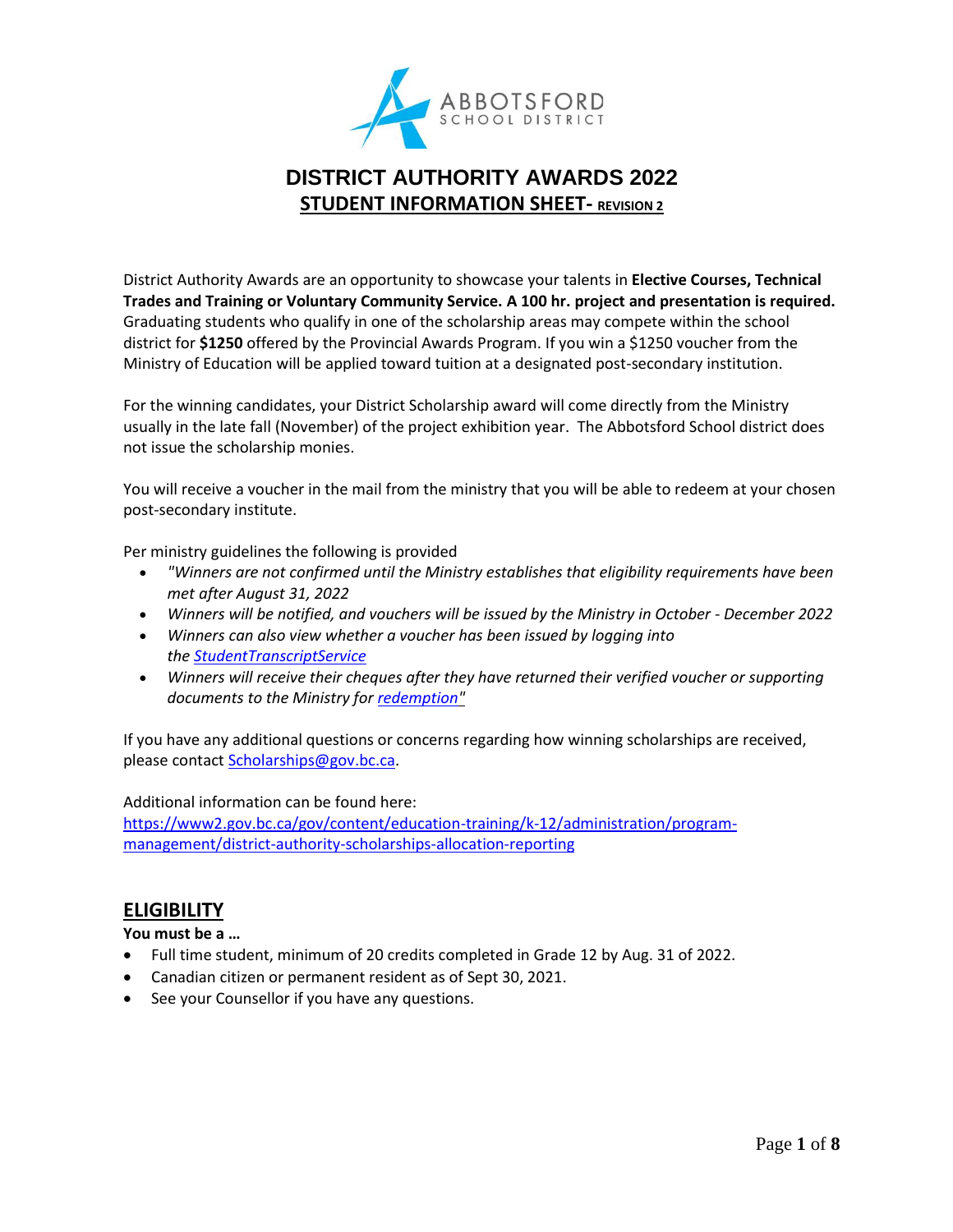# **WHAT ARE THE DISTRICT AUTHORITY AWARD PROJECT/PROGRAM AREAS?**

### **100 Hour Projects with a required display or presentation are offered in the following categories:**

**1. Fine Arts:** (Music, Drama, Dance, Art, Photography, Digital Music, Creative Writing)

**2**. **Applied Skills, Technical Trades and Training:** (Business, Hair Design, Textiles, Culinary, Carpentry, Automotive, Drafting, Film/Video, Photography, Design Communications, Animation and Modeling, Horsemanship, SD34 Career Programs (CTC Programs): (Applied Business Technology, Carpentry-Green Construction, Architectural Drafting, Electrical, Animation Arts, Horticulture, Welding, Professional Cook, Heavy Equipment Operator, Hair Stylist, Automotive Service Technician.)

**3. Engineering and Design:**

**4. Physical Activity:** (i.e. Designing a swimming lesson program for younger students, carrying out lessons and documenting progress; Designing and instructing a workout routine for a sports team.) **5. International Languages:** (demonstrating proficiency in a language that is **not** native to you)

**6. Voluntary Community Service:** 100 hrs. of voluntary community service (school and community)

**7. Indigenous Studies:** Demonstrated at school and within the community

### **What do you have to do?**

- Complete a project design and description and begin a project to demonstrate your talent and expertise in your particular category. Projects will be presented and adjudicated in April. COVID restrictions may still require a virtual presentation… so be prepared to present both in person and/or online. You are required to spend a minimum of 100 hours on your project but in reality, most students spend many more hours than this. You may use some class time to work on your project but only 40% of your project can count toward a letter grade in a course or program. The majority of the project must be done outside of class. A rule of thumb would be 6 out of 10 hours or 60% of total time logged.
- Log and record your work. You need to present your logbook at time of adjudication as evidence of the work performed and your learning. (A sample Log format is attached to the end of this document. Feel free to copy and use this if you do not have one of your own.)

### **When can you start?**

• The earliest you can start is July 1 of your graduating year.

### **How are you scored and what is required to qualify as a scholarship-eligible candidate?**

- The bulk of your score is based on your project adjudication on District Scholarship presentation day in April. A minimum project score of 60% is required to be eligible for scholarship. Candidates must also meet graduation requirements by Aug. 31 in order to receive the Ministry of Education.
- Where applicants exceed the number of awards available, your grades from the top 5 courses (including a Language Arts 12) taken in the graduating year will be included in the calculation to make up 25% of a candidate's final score.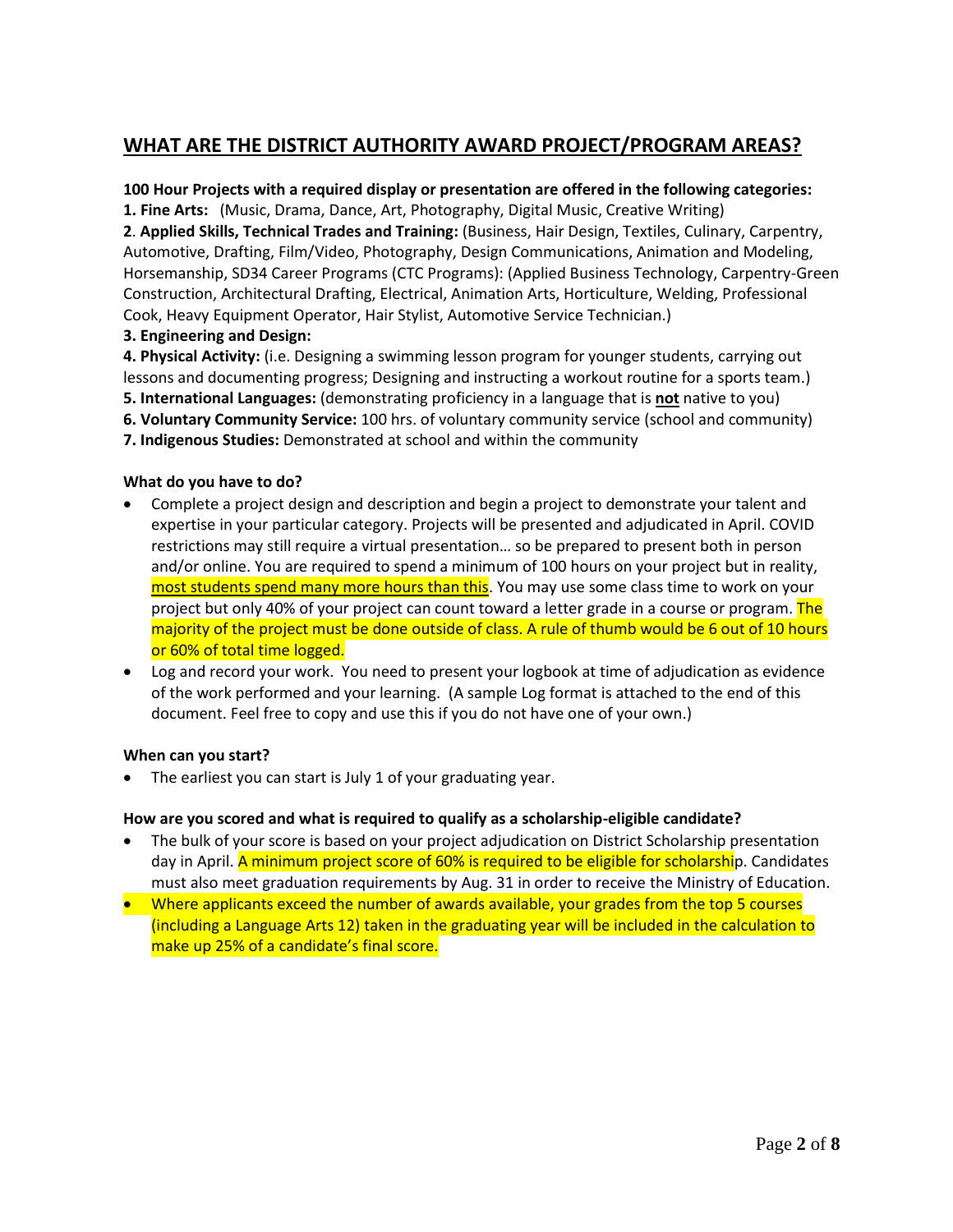## **When and where are projects presented and adjudicated?**

In general, all projects will be presented and adjudicated at your own school or virtually online between April 18<sup>th</sup> and May 6<sup>th</sup>. Be sure to speak with your scholarship counsellor to determine the exact schedule for your adjudication as we get closer to April. Early adjudication opportunities are available… please speak with your counsellor.

- **Fine Arts** presentations require tech and rehearsal times. Attending rehearsal is **mandatory**. Participants who miss assigned tech rehearsal times may not have their projects adjudicated. Tentatively, tech rehearsals will be scheduled the morning, afternoon and evening before presentation day as facility availability permits. Participants must be available for their appointed times. Be sure to speak with your counsellor to determine the exact schedule and process of your adjudication.
- **Writing projects** (plays/scripts and creative writing) must be submitted by March 5th. (see further conditions below)
- **Community Service** projects will be adjudicated to a panel of adjudicators. Each student will have 10 minutes to present their community service project. Presentation appointments will be arranged and announced in advance. Again these may be in person or online. Please confirm with your counsellor.
- **Technical Trades and Training Projects:** A100 Hr. project and presentation is required in one of the TTT areas identified above.

### **How do I get my project to the presentation site?**

• You are responsible for project transportation, set-up and removal. More information will be provided closer to the presentation date.

#### **What if my plans change and I choose to defer my graduation to the following year?**

• Course work and graduation requirements must be completed by August 30, 2022. Students who defer graduation to the next year will not be eligible for an award. This is specified in Ministry Award guidelines.

### **How are scholarships decided and what happens if I deemed eligible?**

• The adjudicated project score (60% minimum) will qualify you for a scholarship pending completion of graduation program requirements. (Before Aug. 30). After the School District submits the list of qualified candidates in early September, the Ministry of Education sends notification letters to eligible scholarship winners. A \$1250 voucher redeemable at an accredited post-secondary institution will follow in November. A list of approved post-secondary institutions and further information is available at [www.bced.gov.bc.ca/awards.](http://www.bced.gov.bc.ca/awards) Or here [http://www.aved.gov.bc.ca/find\\_an\\_institution/welcome.htm](http://www.aved.gov.bc.ca/find_an_institution/welcome.htm)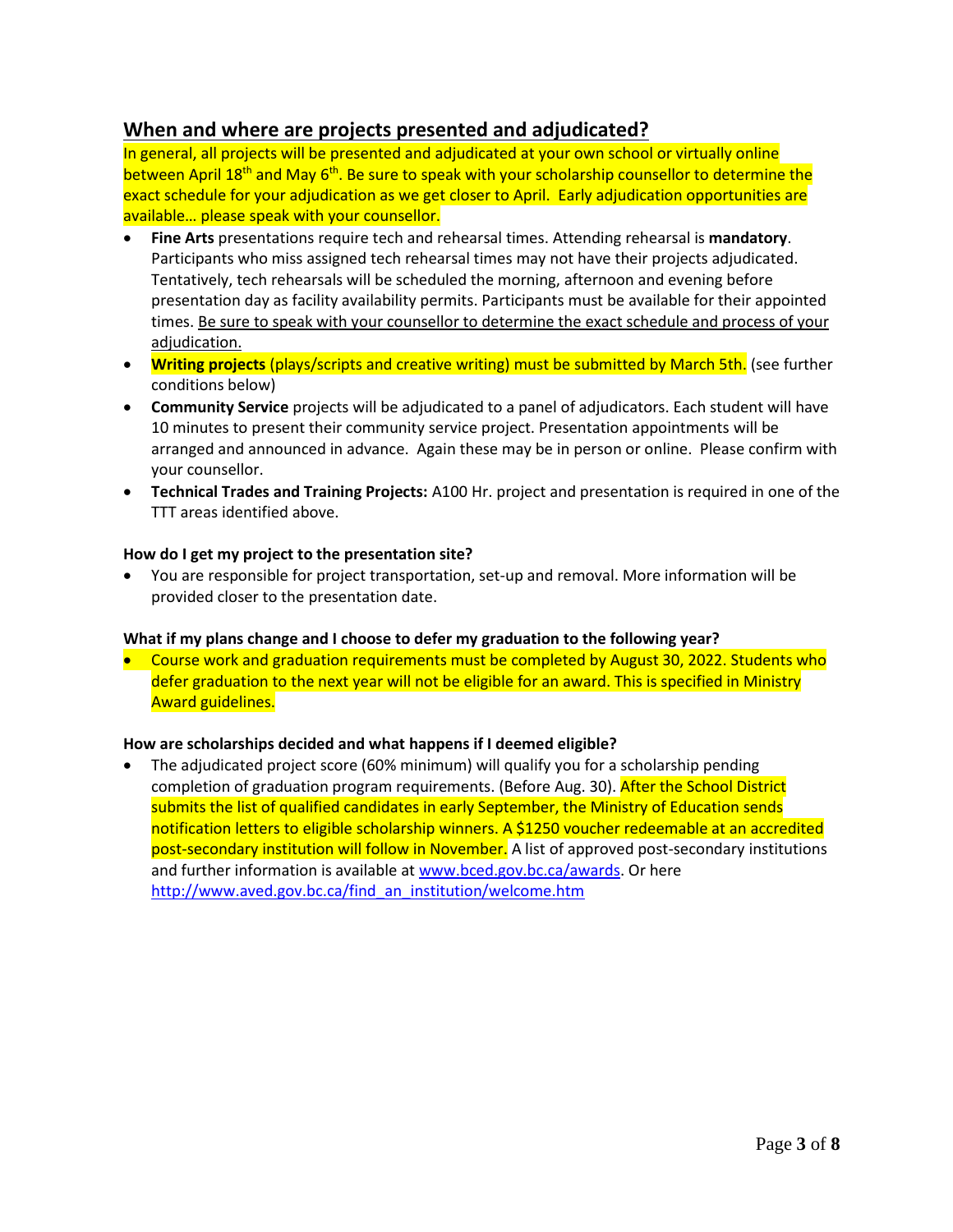## **GUIDELINES & CATEGORY CRITERIA HELPFUL HINTS.**

**Dance, Drama, Creative Writing, Voluntary Community Service, Textiles, and Physical Athletics. Applicants please note the additional conditions and guidelines outlined below.**

### **Dance Performance: (10 minute performance)**

Must include at least one piece of original choreography created solely by the applicant in order to satisfy project and adjudication criteria. Participants must perform in person before adjudicators either live in person or live online. You are responsible to ensure good live video coverage of your performance.

### **Drama Performance: (20 minutes max.)**

Students must declare in advance one area of adjudication and be specific about what their performance(s) will entail. The adjudication categories are: Directing, Scriptwriting or Acting. All scripts for all performances must be provided to adjudicators by April 1. Scriptwriters and Directors are expected to know how to format a script and provide director's stage and technical notes. Applicants are encouraged to reference scriptwriting and directing websites for further information. Scripts are to be submitted by April 1. A required tech. rehearsal will be scheduled prior to the performance date of April 19.

### **Creative Writing:**

Creative writing submissions are to be limited to a maximum of 30 pages regardless of writing genre. Adjudicators will not read beyond 30 pages. Short stories and Novellas are encouraged within the guidelines. The District Committee reserves the right to limit and to screen the number of applicants. Writers are reminded that this is an original work with no more than 40% of school time invested in the project. A minimum of 60% (60 Hrs.) of this project must be personal time outside of scheduled class time related to this project category. Completed works must be submitted two weeks in advance of presentation dates. Works not submitted by will not be adjudicated**.**

# **Writing pieces ( 3 copies) are to be submitted to your scholarship counsellor by 12:00 pm March 4 th, 2022.**

### **Voluntary Community Service (Voluntary Activity)**

Voluntary Community Service projects will require a minimum of 100 service hours and a project presentation. 60 hrs. should be devoted to a designed service activity outlined in your project description. Additional service to school and community (up to 40 hrs) may be used to meet the 100 Hour service requirement. Print or digital media may be used in project development and presentation. The presentation of your work to adjudicators is as important as the voluntary service itself. Voluntary service hours must be documented and verified by a reliable authority. Only 40% of the voluntary community service hours may be used when associated with **school courses like tutoring, mentoring, community service special needs program T.A.'s** or **mandatory service hour** projects initiated to meet Grad Program requirements. Adjudicators will be looking for unique, purposeful, intentionally designed voluntary service initiatives either created by or led by the district scholarship applicant. A need for the voluntary service, the benefits to the community as a result, and the number of people benefitting should be communicated during the project presentation.

### **Textiles and Clothing Design**

Participants in this area must have at least one senior level (Gr. 11/12) course in this subject/project area and be competent sewers. Senior level course experience as well as instruction by a qualified clothing/sewing specialist is a requirement.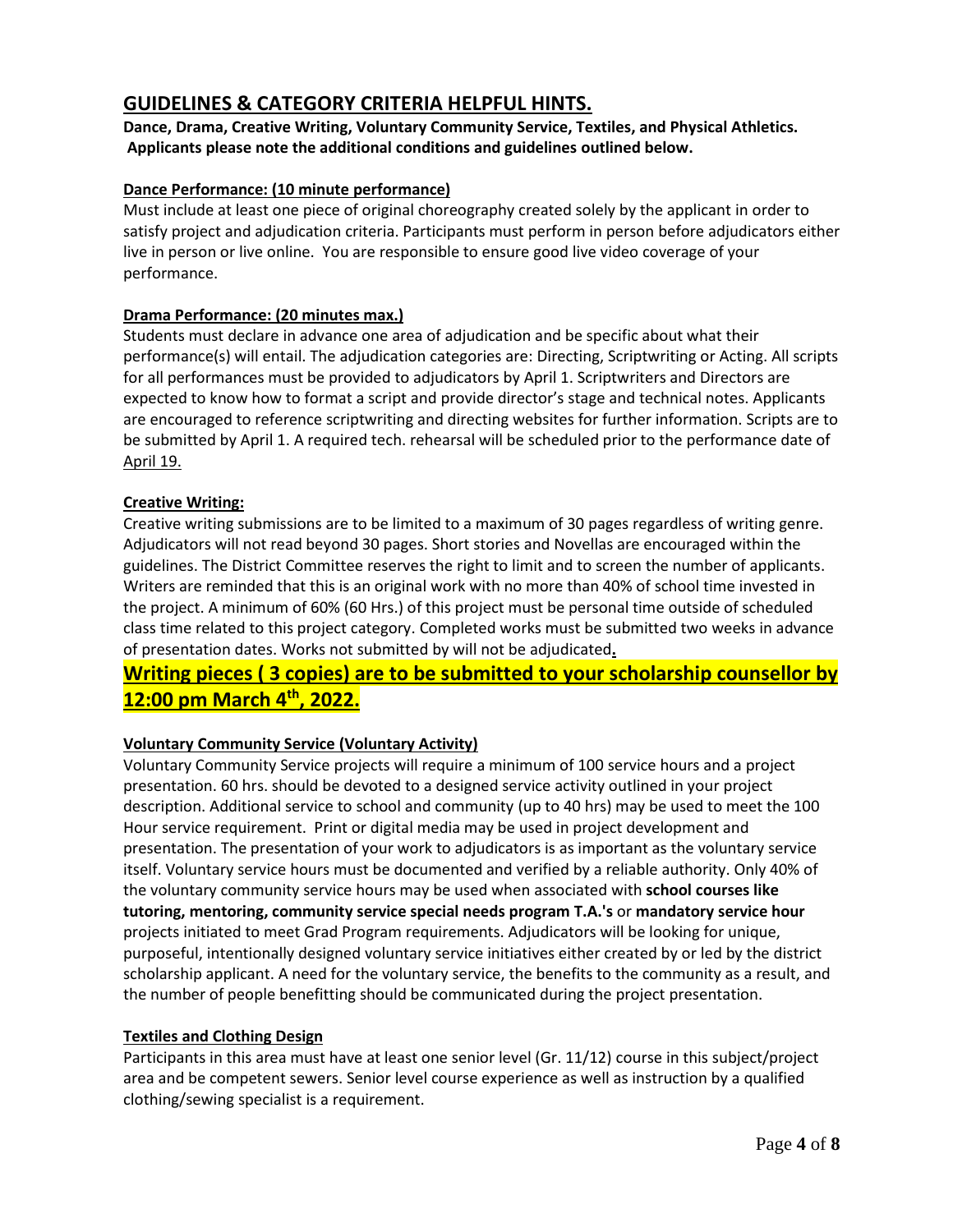### **Culinary**

While not mandatory, it is recommended that participants in this category have some sr. course work in food preparation, the culinary arts or professional cook training. Having Food Safe level 1 certification would also be a consideration. Committee Members reserve the right to screen out applicants who may have an interest in developing a project in this category, but have little or no experience in planning a menu and a multicourse meal of scholarship quality. Past adjudicators have included at least one Red Seal Chef on the 3-member adjudication panel and standards are rigorous. Banquet presentation and adjudication must be completed by May 6, 2022.

#### **Physical Athletics**

### **THIS IS DIFFERENT FROM PHYSICAL ACTIVITY. Be sure you choose the correct category. Speak with your counsellor if you are not sure.**

Special category for elite athletes where students must "...demonstrate outstanding achievement…". At a minimum a static display with a high light video or pictures.. online or live. Your application must clearly define the sport to ensure proper adjudication assignment. A coach's reference and detailed log book will be required to substantiate award. **This category is reserved for athletes moving into Provincial level competition with possibility of post-secondary athletic admissions to university/college with a focus on professional competition.**

#### **APPLICATION PROCESS:**

**This is an ONLINE Process which will be made available to you by your scholarship counsellor. Speak with them to receive the link.**

**When you have finished your online application be sure to hit SUBMIT and receive a confirmation email that your application has been submitted. ONLY THOSE APPLICANTS WHO HAVE SUCCESSFULLY CONFIRMED THEIR APPLICATION SUBMISSION WILL BE CONSIDERED. A \$25 application fee is required that will be charged to your school cash online account.**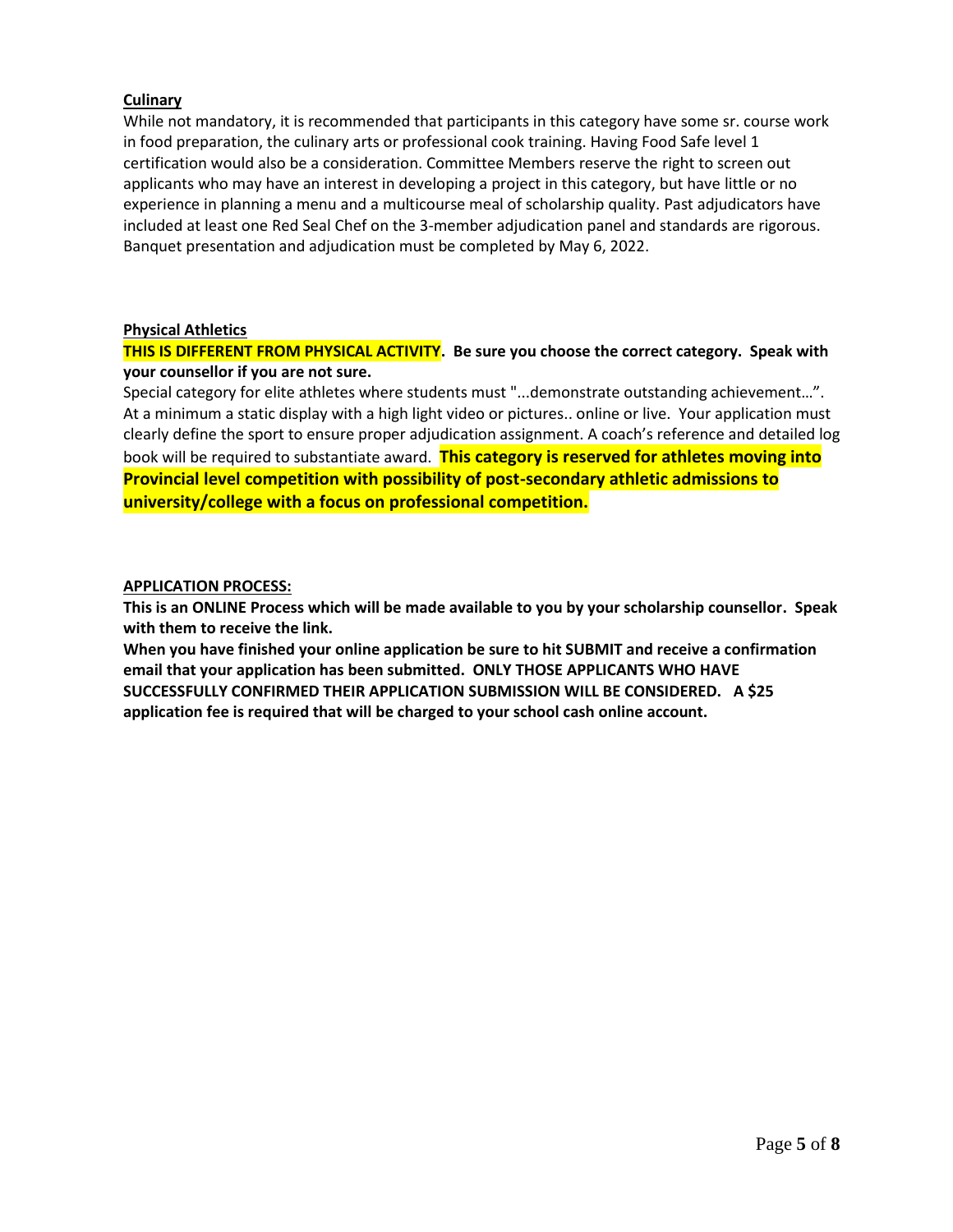**Below is a listing of all the project categories available. If you have anything special beyond this list please speak with your counsellor.**

- 1.0 Indigenous Studies, Language and Culture
- 1.1 International Languages & Culture
- 2.0 Fine Arts: Painting and Drawing
- 2.1 Fine Arts: Photography
- 2.2 Fine Arts: 3D Model and Sculpture
- 2.3 Fine Arts: Textiles
- 2.4 Fine Arts: Performance-Dance, Theatre
- 2.5 Fine Arts: Performance Act/Play, Theatre
- 2.6 Fine Arts: Performance-Video Media: TV, Film shorts.
- 2.7 Fine Arts: Performance Music-Group/Band, Recording, Vocal
- 2.8 Fine Arts: Performance Solo Instrumental
- 2.9 Fine Arts: Creative Writing: (Specify Language)
- 2.10 Fine Arts: Creative Writing: Script Writing Non Performance
- 2.11 Fine Arts: Creative Writing: Poetry
- 3.0 Applied Skills: Business, Technology, Home Economics
- 3.1 Applied Skills: Computer Digital Technology & Communication
- 3.2 Applied Skills: Computer Animation (requires original software/program/coding file details)
- 3.3 Applied Skills: Engineering, Design, Research, Architecture
- 4.0 Physical Activity Display or Presentation
- 4.1 Physical Athletics: Elite Athletics Specialized… see your counsellor for clarification.
- 5.0 Volunteer Community Service Presentation
- 5.1 Event Planning
- 6.0 Technical & Trades: Automotive, Mechanical & Welding
- 6.1 Technical & Trades: Aviation
- 6.2 Technical & Trades: Carpentry
- 6.3 Technical & Trades: Culinary
- 6.4 Technical & Trades: Electrical
- 6.5 Technical & Trades: Equestrian
- 6.6 Technical & Trades: Hair Beauty & Esthetics
- 6.7 Technical & Trades: HVAC and Plumbing
- 7.0 Other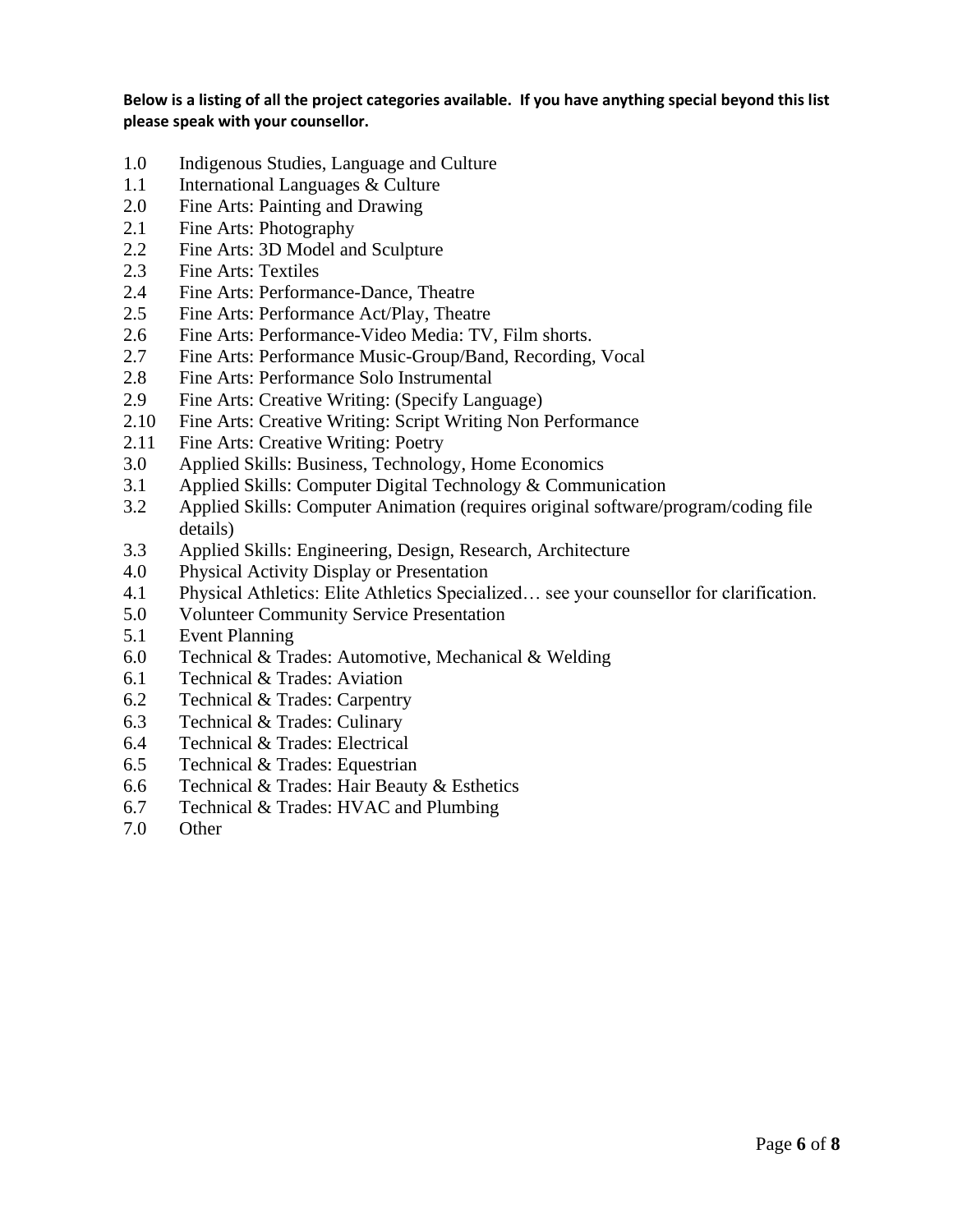A Sample Project Log Sheet has been attached to this document for your convenience. You may use this or one of your own design as long as the information contained is accurate and has enough detail to substantiate your work performed.